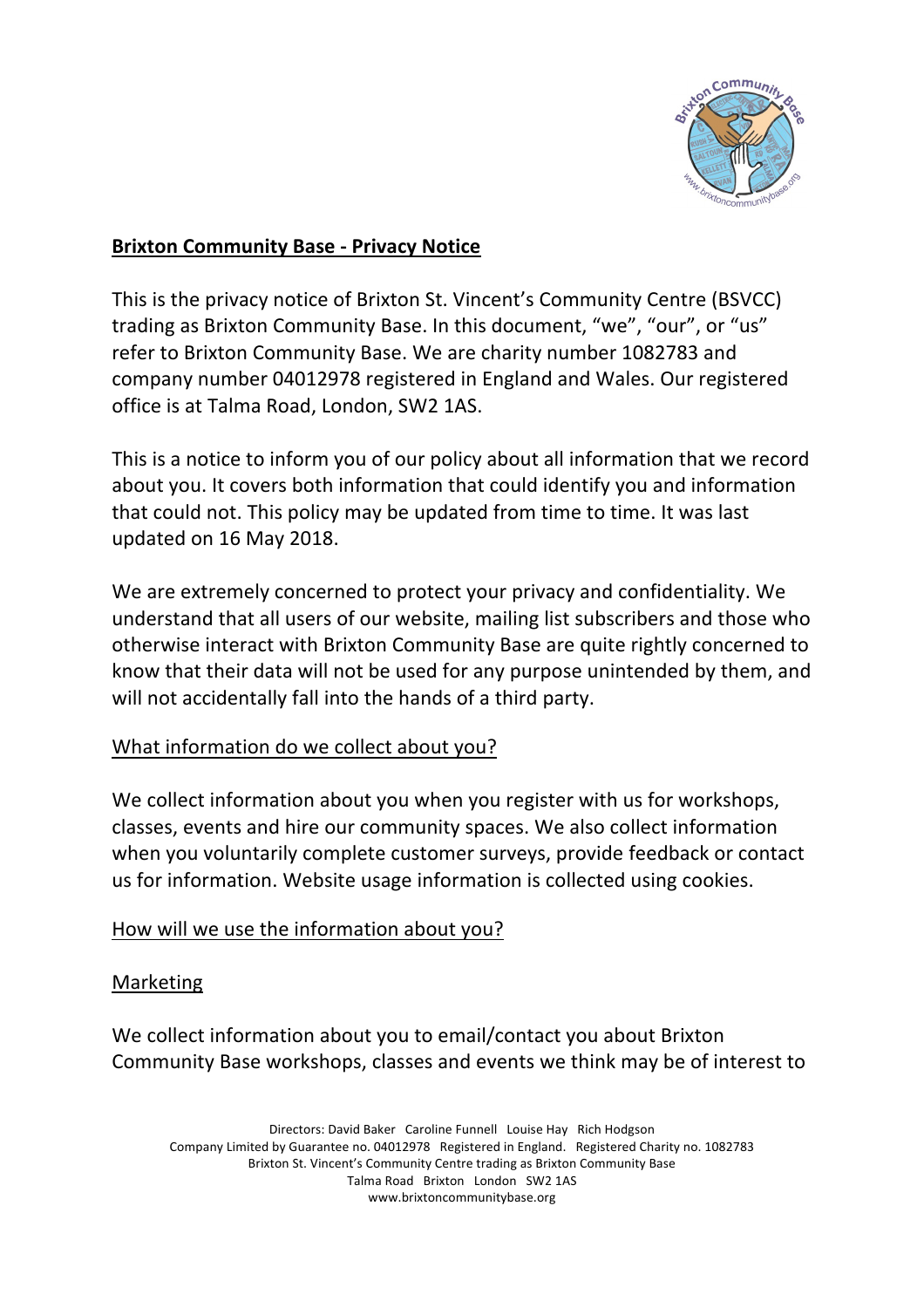you. We may also email/contact you about local events that you might be interested in.

Every marketing email you receive from us will have an unsubscribe link. If you have consented to receive marketing, you may opt out at a later date. You have a right at any time to stop us from contacting you for marketing purposes. If you no longer wish to be contacted for marketing purposes, please email us at info@brixtoncommunitybase.org

# Use of website or BCB contact portals by children

We do not contact children, if you are under 18, you may use our website to contact us only with consent from a parent or guardian.

# Cookies

Cookies are small text files that are placed on your computer's hard drive through your web browser when you visit any web site. They are widely used to make web sites work, or work more efficiently, as well as to provide information to the owners of the site. Like all other users of cookies, we may request the return of information from your computer when your browser requests a web page from our server. Cookies enable our web server to identify you to us, and to track your actions and the pages you visit while you use our website. The cookies we use may last for a single visit to our site (they are deleted from your computer when you close your browser), or may remain on your computer until you delete them or until a defined period of time has passed.

# Access to your information and correction

You have the right to request a copy of the information that we hold about you. If you would like a copy of your personal information, please email us at info@brixtoncommunitybase.org. We want to make sure that your personal information is accurate and up to date. You may ask us to correct or remove information you think is inaccurate.

Where your information is stored

Your information is stored electronically and/or in our filing system.

Directors: David Baker Caroline Funnell Louise Hay Rich Hodgson Company Limited by Guarantee no. 04012978 Registered in England. Registered Charity no. 1082783 Brixton St. Vincent's Community Centre trading as Brixton Community Base Talma Road Brixton London SW2 1AS www.brixtoncommunitybase.org